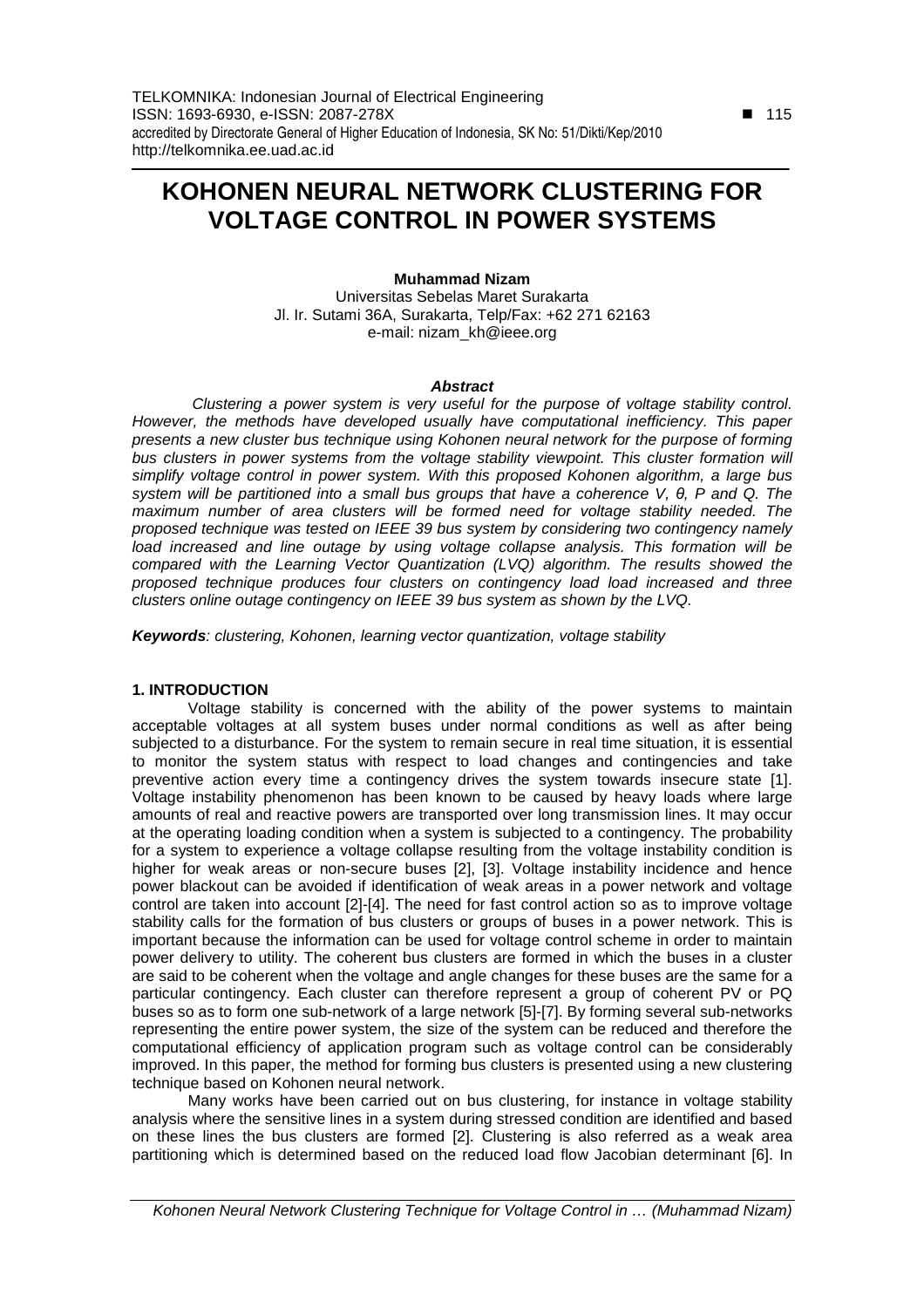this work, the weak areas are clustered by encircling the load and generator buses that are connected close to the critical bus. In [7], bus clusters are formed by utilizing the line stability factors for voltage stability analysis. A power network can be clustered into smaller networks containing buses that are closely connected [3], [8]. A group of load buses that have similar voltage and angle change are considered as electrically belonging to the same cluster. On the other hand, for load buses with voltages and angles not affected by load variations are considered as electrically distanced or weakly connected and therefore belong to different clusters [3], [8].

This paper presents the development of a new clustering technique using the Kohonen neural network for determining the bus clusters in power systems. The objective of the work is to form bus clusters in a power system based on the coherency of the buses. In the proposed technique, a disturbance is first created at a particular bus such as load increase or line outage. The coherent bus clusters are formed by considering values of voltage difference, angle difference, real and reactive power differences which are similar for buses within a cluster. In other words, the coherent buses that are grouped into a cluster are said to have similar voltage and angle changes as well as real and reactive power changes. Unsupervised learning method based on Kohonen neural network is also used to form the bus clusters by giving a good representation on the characteristic groups from the input data space [3]-[5], [9]. The proposed clustering technique was implemented on the IEEE 39-bus test system.

### **2. PROPOSED METHOD**

The bus clusters are formed based on the coherent nature of buses in a smaller cluster by using the sensitivity information such as voltage magnitude and angle as well as real and reactive power differences. A bus that tolerates a higher increase in load is considered less sensitive as compared to a bus which tolerates a lower increase in load from its base load [10]. In order to create the cluster buses the Kohonen neural network will be proposed. The proposed method is described as follow.

## **2.1. Kohonen Neural Network**

Kohenen network is an unsupervised neural network in which its input data with similar features are mapped to form clusters by competitive learning algorithm. The algorithm considers the Euclidean distance between two n-dimensional vectors which is measured by the similarity between input vectors. The distance of an input vector from each neuron i,  $D_i$  is given by,

$$
D_i = \|W_{ij} - X\| = \sqrt{\sum_{j=1}^{n} (x_j - w_{ij})^2}
$$
 (1)

where  $X = (x_1, x_2, ..., x_n)^T$  denotes an input vector

 $w_{ij} = (w_{11}, w_{12}, ..., w_{im})^T$  denotes the weight vector of the i-th neuron

The Kohonen with a minimum distance is called as the winner. In other words, the winner's weight vector is closest to the input vector.

$$
D_w = \min\{D_i\} \quad i \in \{1, 2, ..., m\}
$$
 (2)

In the Kohonen algorithm, the concept of the winner-take-all units are related to the biological concept of grandmother cells because they are responsible for selecting one specific feature, for example, the feature presenting the stereotypical grandmother. However, this representation is not robust because when one unit is removed; all information concerning the corresponding class would be lost. For robust competitive learning, Kohonen proposed the self organizing training algorithm. Ideally neighboring neurons classify neighboring features and thus the loss in one neuron will result in a decrease of accuracy but not in a complete loss of information [11]. For each input vector only one such unit will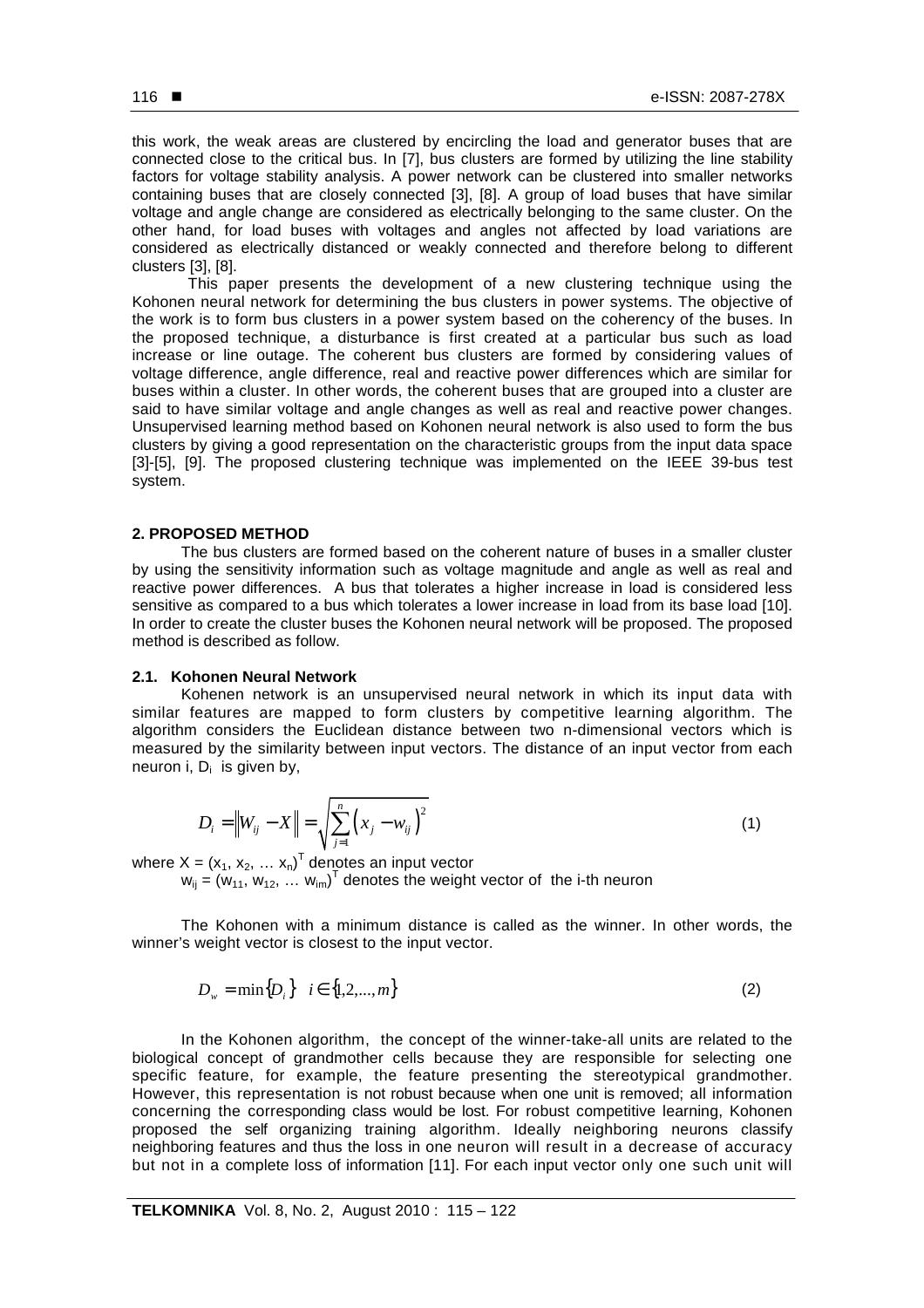respond, namely the unit characterized by the maximum output, respectively minimum distance, for this input vector x. During the training, the winner adjusts its weights to be closer to the values of data and the neighbours of the winner also adjust their weights to be closer to the same input data vector according to the following relation [12],

$$
W_i = W_{ij} + \alpha (W_i - X) \quad i = \{1, 2, ..., m\}
$$
 (3)

The units of the network are thus competing for selection. Only the weights of the winner will be adapted. The adjustment of the neighbouring neuron is instrumental in preserving the order of the input data. Thus, the winning neuron is the closest to the input value. After training, the weight vectors are self organizing and represent prototypes of classes of input vector [13]. The complete algorithm is described as follows:

- (i) t :=1; initialize  $w_{ij}$  randomly for i= 1,...,m; j = 1,.., n, Initialize weight of bias  $b_i = e^{\left[1-\ln \left(1/k \right)\right]}$  , where bi is bias weight neuron-i and K is amount of class. Set learning rate and maximum epoch.
- (ii) Choose input vector x∈ X randomly in the training set.
- (iii) Determine the neuron i such that its weight vector w is closest to the input vector.

 $D_w = \min\{D_i\}$  *i* ∈ {1,2,...,*m*} for all i

(iv) Update the weight vector  $w_i$ , i=1, ..., m;  $W_i = W_{ii} + \alpha (W_i - X)$   $i = \{1, 2, ..., m\}$ 

(v) Update bias weight :  
\n
$$
c(i) = (1 - \alpha) e^{(1 - \ln(b(i)))} + \alpha y(i)
$$
 for the winner neuron  
\n
$$
b(i) = e^{(1 - \ln(c(i)))}
$$
 for else

- (vi) Increment the time t:=t+1
- (vii) Go to step (ii) until maximum epoch is reached.

#### **2.2. Learning Vector Quantization**

A supervised version of the Kohonen algorithm known as the learning vector quantization (LVQ) is also introduced by Kohonen [14]. In this algorithm, it is assumed that for each training vector x, the class is known. Using this knowledge, the weight vectors can be moved, that is, the class prototypes move towards a correctly classified training vector and away from a wrongly classified one. The LVQ algorithm is described as follows:

- (i) t :=1; initialize weight input variable-j to cluster-i  $w_{ii}$ randomly for  $i = 1, ..., m$ ;  $j = 1, ..., n$ , Set maximum epoch, Learning rate  $(\alpha)$ , Decrease learning rate (dec $\alpha$ ) and minimum learning rate (minα) (ii) Input vector x∈ X randomly in the training set, and target class.
- (iii) Initialize condition epoch=0
- (iv) If (Epoch  $\leq$  MaxEpoch) and ( $\alpha \geq$  Min $\alpha$ )

$$
a. \quad epoch = epoch + 1
$$

b. for 
$$
i = 1
$$
 to n

(1) determine j for  $D_w = \min\{D_i\}$   $i \in \{1, 2, ..., m\}$  for all i

(2) update  $W_i$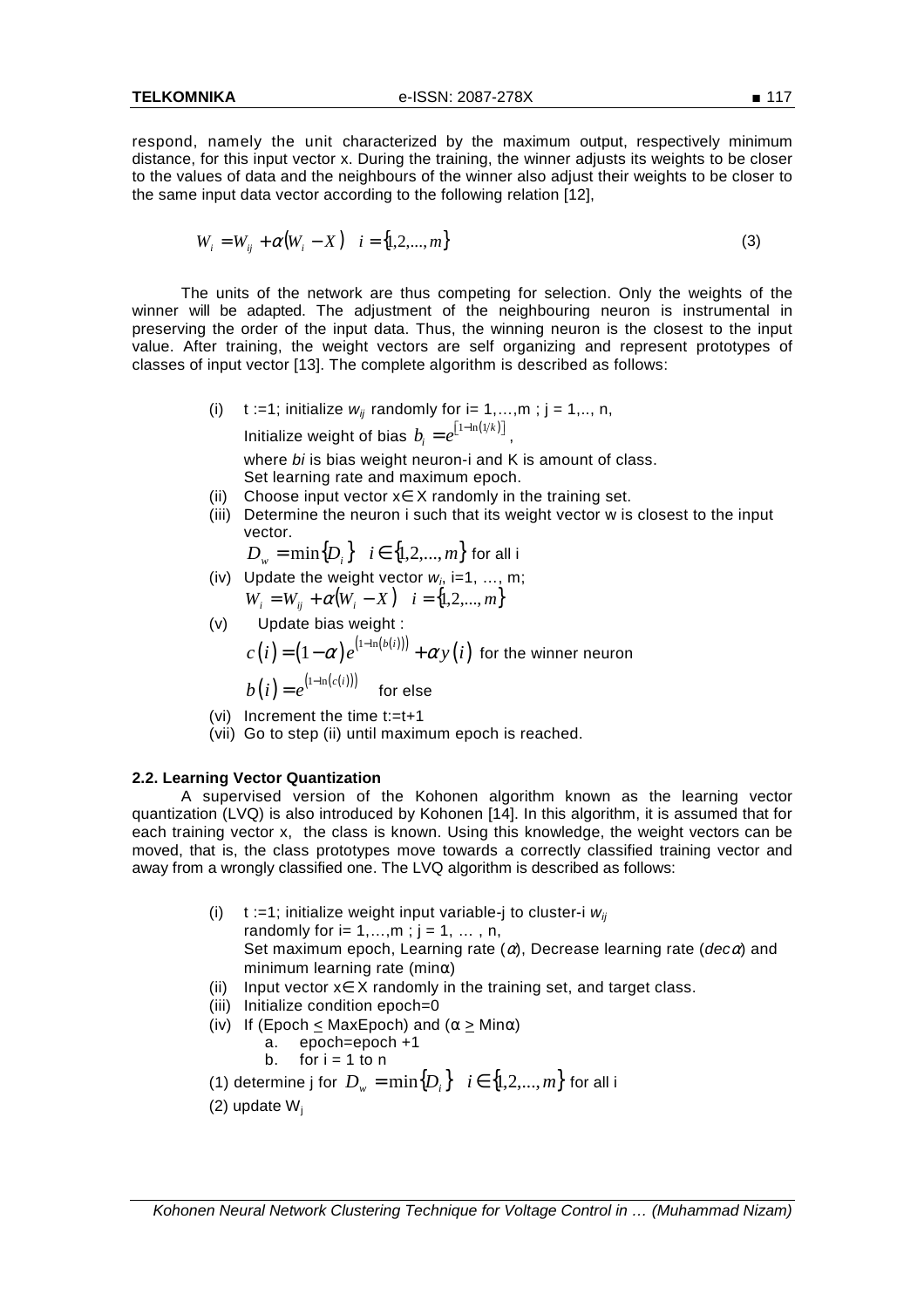$\gamma_i + \alpha(W_i - X)$  $\left[W_j - \alpha \left(W_i - X\right)\right]$  for x incorrectly classified *j*  $W_i + \alpha(W_i - X)$  for x correctly classified *W*  $=\begin{cases} W_j+\alpha(W_i-\end{cases}$ I

 $(4)$ 

(3) Decrease  $\alpha$  with  $\alpha = \alpha^*$ dec $\alpha$ 

Since only the nearest weight vector is changed, this step can be interpreted as an additional supervised fine-tuning of the feature map once the neighborhood order is decreased to zero. This fine-tuning is useful if the decision surfaces of the classification are known and the classes covering its boundary classify inputs inside as well as outside of the boundary. In this case, it may be advisable to fine tune the position of the weight vectors with an LVQ algorithm such that safe and unsafe operating points are classified by different neurons.

#### **3. RESEARCH METHOD**

In the proposed clustering technique, the first step is to determine the coherent bus clusters. A contingency is considered such as load increase at all bus and outage of a line. To determine the coherency of buses, the sensitivity information such as voltage difference, angle difference, real and reactive load power differences are calculated. Using such sensitivity information as inputs to the Kohonen neural network, the coherent buses are grouped together to form several bus clusters. The buses in a cluster are coherent if the voltage, angle, real power and reactive power differences for each bus within a cluster are the same when subjected to a disturbance [7]. The results of bus clusters formed by using the Kohonen neural network are compared with the LVQ algorithm. Figure 1 shows the flowchart of the procedure for formation of bus clusters technique by using Kohonen NN.

As an input data a set of data namely Voltage (V), phase angle (θ), Real Power (P) and Reactive Power (Q) at each bus in every contingency are taken from simulation results. Firstly, simulation running with an increasing all load bus by 25% in a step as contingency. The maximum cluster number determined by using coherency data (V, θ, P and Q) before voltage at a bus consider collapsed. This maximum cluster is then compared by using LVQ result. The test will be repeated by using other contingency such as line outages. A line from bus 3 to 4 will consider outages in order to get the maximum cluster number. Then maximum cluster for this contingency will be compare with LVQ result.

# **4. RESULTS AND DISCUSSION**

To illustrate the effectiveness of the proposed method in forming the bus clusters, the coherency based clustering algorithm was applied to the IEEE 39-bus test system which consists of 17 load buses and 12 generator buses. Two contingencies were considered in the simulation of voltage collapse, namely, load increase at the load bus and line outage at a particular line.

In this case, for the load increase scenario, the loads at all the load buses were increased in steps of 25% p.u. MVA. All the loads are considered as voltage dependent loads. The simulation results are described as follows:

# **4.1. Formation of Bus Clusters Due to Load Increase**

The results of clustering the 17 load buses and 12 generators buses of the 39 bus test system are shown in Table 1. The results show that the buses are grouped into 4 clusters in which all the buses in a cluster are said to be coherent. If the clusters are increased more than 4, it is noted that the performance of the Kohonen NN does not improve in which it still forms 4 clusters.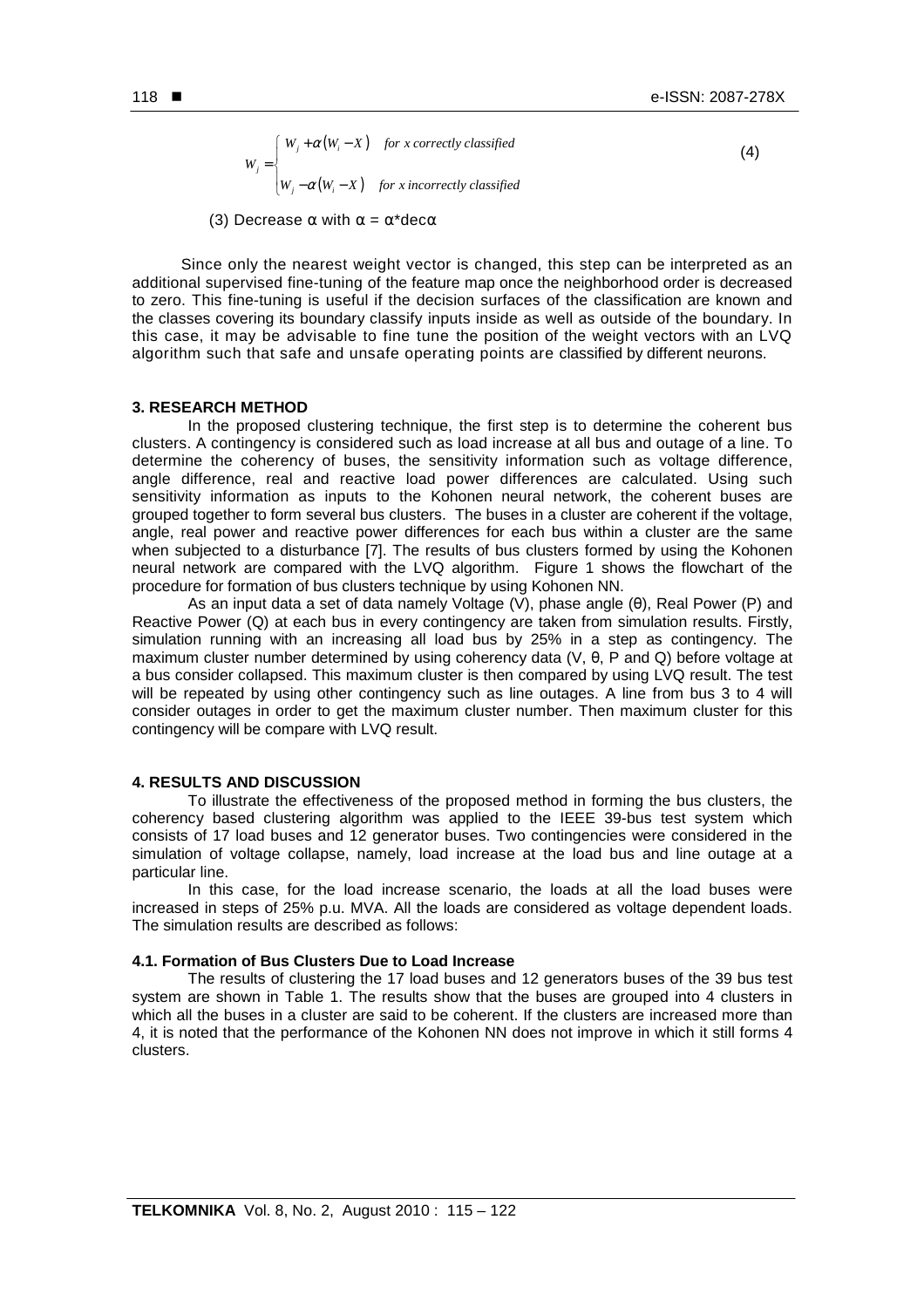

Figure 1. Procedure for the Formation of Bus Clusters Using Kohonen NN

It can be seen that bus cluster number 3 consists of 21 coherent buses in one cluster. Both the Kohonen-NN and LVQ clustering techniques give similar results with regards to the number of clusters formed. The bus clusters formed for the 39 bus test system based on the Kohonen-NN is shown graphically as in Figure 2. The Kohonen-NN gives more freedom to determine the maximum number of clusters based on coherency of the buses rather than the LVQ in which the number of clusters are pre-determined depending on the representative buses that are selected.

Kohonen Neural Network Clustering Technique for Voltage Control in … (Muhammad Nizam)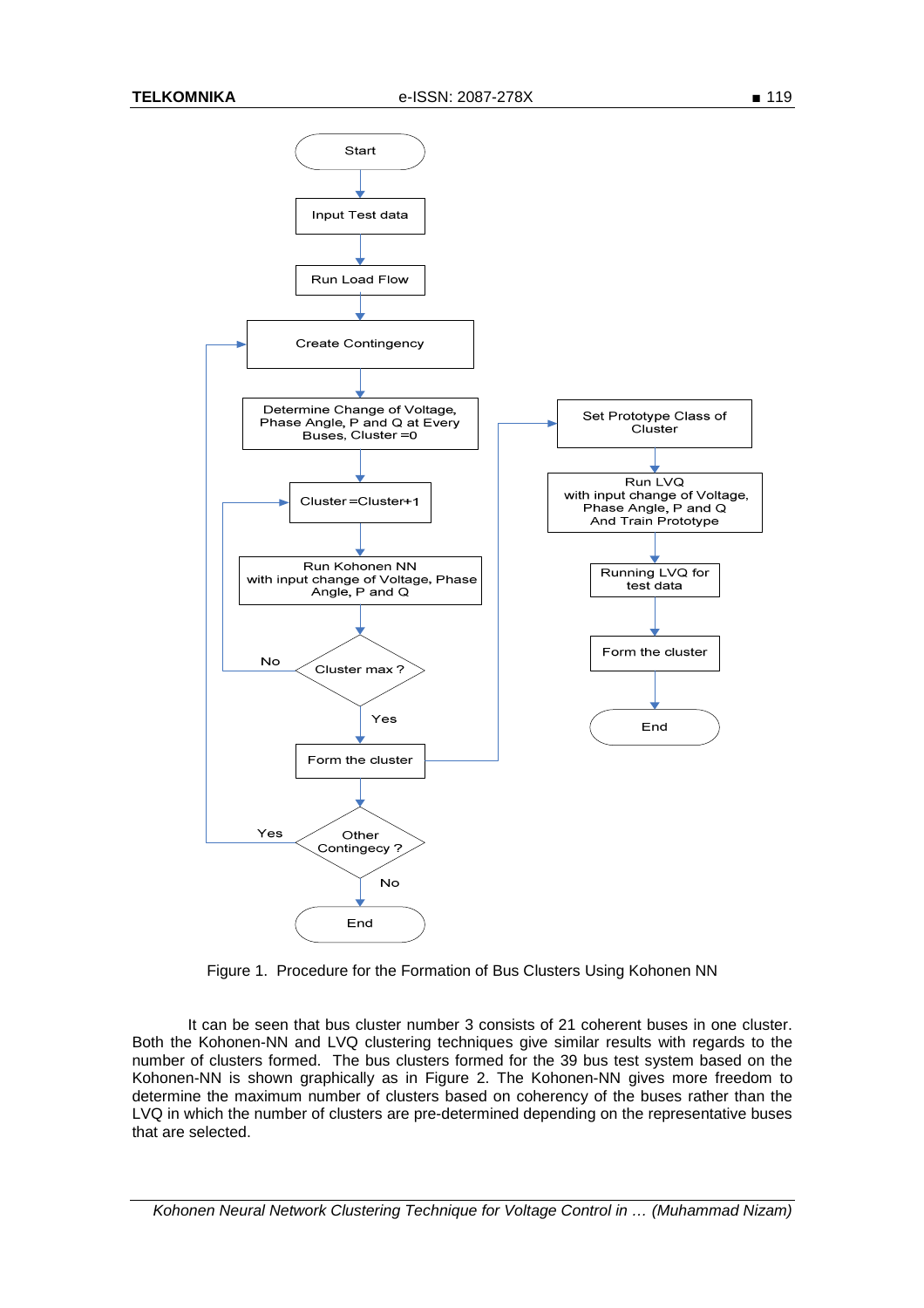| Number of Cluster |            |     |          |        | Number of Cluster |            |          |  |
|-------------------|------------|-----|----------|--------|-------------------|------------|----------|--|
| Bus No            | Kohonen-NN | LVQ | Type bus | Bus No | Kohonen-NN        | <b>LVQ</b> | Type Bus |  |
| 3                 |            |     | PQ       | 9      | 3                 | 3          | PQ       |  |
|                   |            |     | PQ       | 10     |                   | 3          | PQ       |  |
|                   |            |     | PQ       | 11     |                   | 3          | PQ       |  |
| 21                |            |     | PQ       | 13     |                   | 3          | PQ       |  |
| 23                |            |     | PQ       | 14     |                   | 3          | PQ       |  |
| 24                |            |     | PQ       | 18     | 3                 | 3          | PQ       |  |
| 25                |            |     | PQ       | 19     | 3                 | 3          | PQ       |  |
| 27                |            |     | PQ       | 22     | 3                 | 3          | PQ       |  |
| 28                |            |     | PQ       | 30     | 3                 | 3          | PV       |  |
| 29                |            |     | PQ       | 31     |                   | 3          | PV       |  |
| 4                 |            |     | PQ       | 32     | 3                 | 3          | PV       |  |
| 8                 |            |     | PQ       | 33     | 3                 | 3          | PV       |  |
| 15                |            |     | PQ       | 34     |                   |            | PV       |  |
| 16                |            |     | PQ       | 35     | 3                 | 3          | PV       |  |
| 20                |            |     | PQ       | 36     | 3                 | 3          | PV       |  |
| 39                |            |     | PQ       | 37     | 3                 | 3          | PV       |  |
|                   |            |     | PQ       | 38     |                   | 3          | PV       |  |
|                   |            |     | PQ       | 12     |                   |            | PQ       |  |
|                   |            |     | PQ       | 26     |                   |            | PQ       |  |
|                   | 3          |     | PQ       |        |                   |            |          |  |

Table 1. Formation of bus clusters by using Kohonen-NN and LVQ in load increase case



Figure 2 Bus Clusters formed Due to Load Increase

## **4.2. Formation of Bus Clusters Due to Line Outage**

The results for the formation of bus clusters when a line outage of line between bus 3 and 4 is considered is shown in Table 2 and Figure 3. Results in Table 2 show that the buses in the 39 bus test system are grouped into 3 coherent bus clusters due to the effect of a line outage of line between bus 3 and bus 4. By forming 3 bus clusters, the number of measurements can be reduced considerably to almost one third.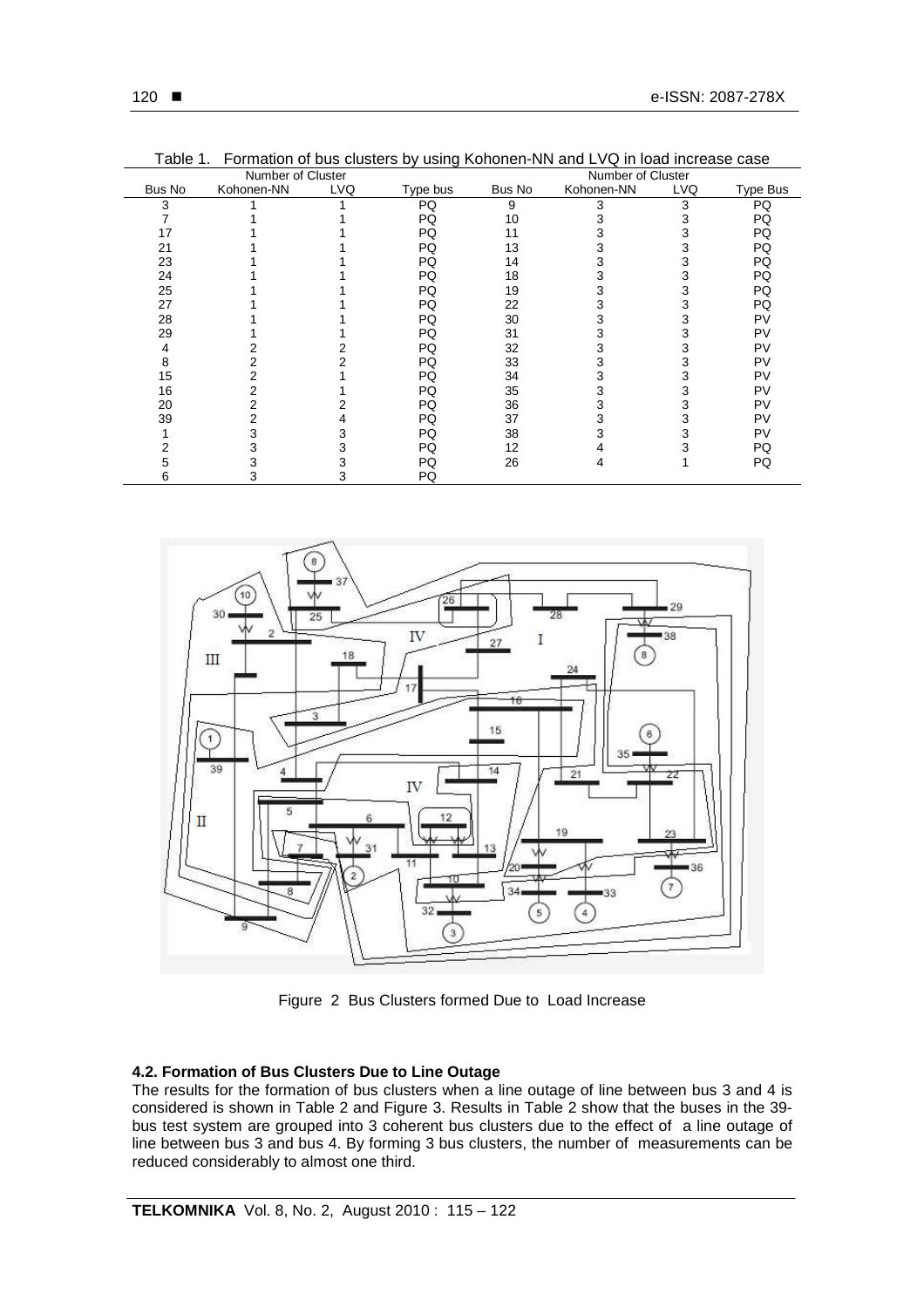|        | Number of Cluster |     | Number of Cluster |        |            |            |          |
|--------|-------------------|-----|-------------------|--------|------------|------------|----------|
| Bus No | Kohonen-NN        | LVQ | Type bus          | Bus No | Kohonen-NN | <b>LVQ</b> | Type Bus |
| 6      |                   |     | PQ                | 37     | 2          | 2          | PV       |
| 17     |                   |     | PQ                | 39     | 2          | 2          | PV       |
| 23     |                   |     | PQ                | 10     | 3          | 3          | PQ       |
| 24     |                   |     | PQ                | 11     | 3          | 3          | PQ       |
| 26     |                   |     | PQ                | 13     | 3          | 3          | PQ       |
| 27     |                   |     | PQ                | 14     | 3          | 3          | PQ       |
| 28     |                   |     | PQ                | 15     | 3          | 3          | PQ       |
| 29     |                   |     | PV                | 16     | 3          | 2          | PQ       |
| 38     |                   |     | PQ                | 18     | 3          | 3          | PQ       |
|        |                   | 2   | PQ                | 19     | 3          | 3          | PQ       |
|        | 2                 | 2   | PQ                | 20     | 3          | 3          | PQ       |
|        |                   | 2   | PQ                | 21     | 3          | 3          | PQ       |
|        | 2                 | 2   | PQ                | 22     | 3          | 2          | PQ       |
| 5      | 2                 | 2   | PQ                | 31     | 3          | 3          | PV       |
|        |                   | 2   | PQ                | 32     | 3          | 3          | PV       |
| 8      |                   | 2   | PQ                | 33     | 3          |            | PV       |
| 9      | 2                 | 2   | PQ                | 34     | 3          | 3          | PV       |
| 12     | 2                 | 2   | PQ                | 35     | 3          | 3          | PV       |
| 25     |                   |     | PQ                | 36     | 3          | 3          | PV       |
| 30     | 2                 | 2   | PV                |        |            |            |          |

Table 2 Formation of bus clusters by using Kohonen-NN and LVQ line outage case



Figure 3. Bus Clusters Formed Due to Line Outage

# **5. CONCLUSIONS**

Clustering a power system is very useful for the purpose of voltage stability control. By forming bus clusters the size of a power network is reduced and therefore the computational efficiency of application program such as voltage control can be considerably improved. The bus clusters are formed based on the coherent nature of buses in a cluster. To automate the process of forming the bus clusters, the Kohonen-NN which is based on an unsupervised training algorithm is proposed. The LVQ which is based on the supervised training algorithm is also implemented to compare it with the Kohonen-NN. The results showed that both the Kohonen-NN and LVQ techniques give similar results with regards to number of bus clusters

Kohonen Neural Network Clustering Technique for Voltage Control in … (Muhammad Nizam)